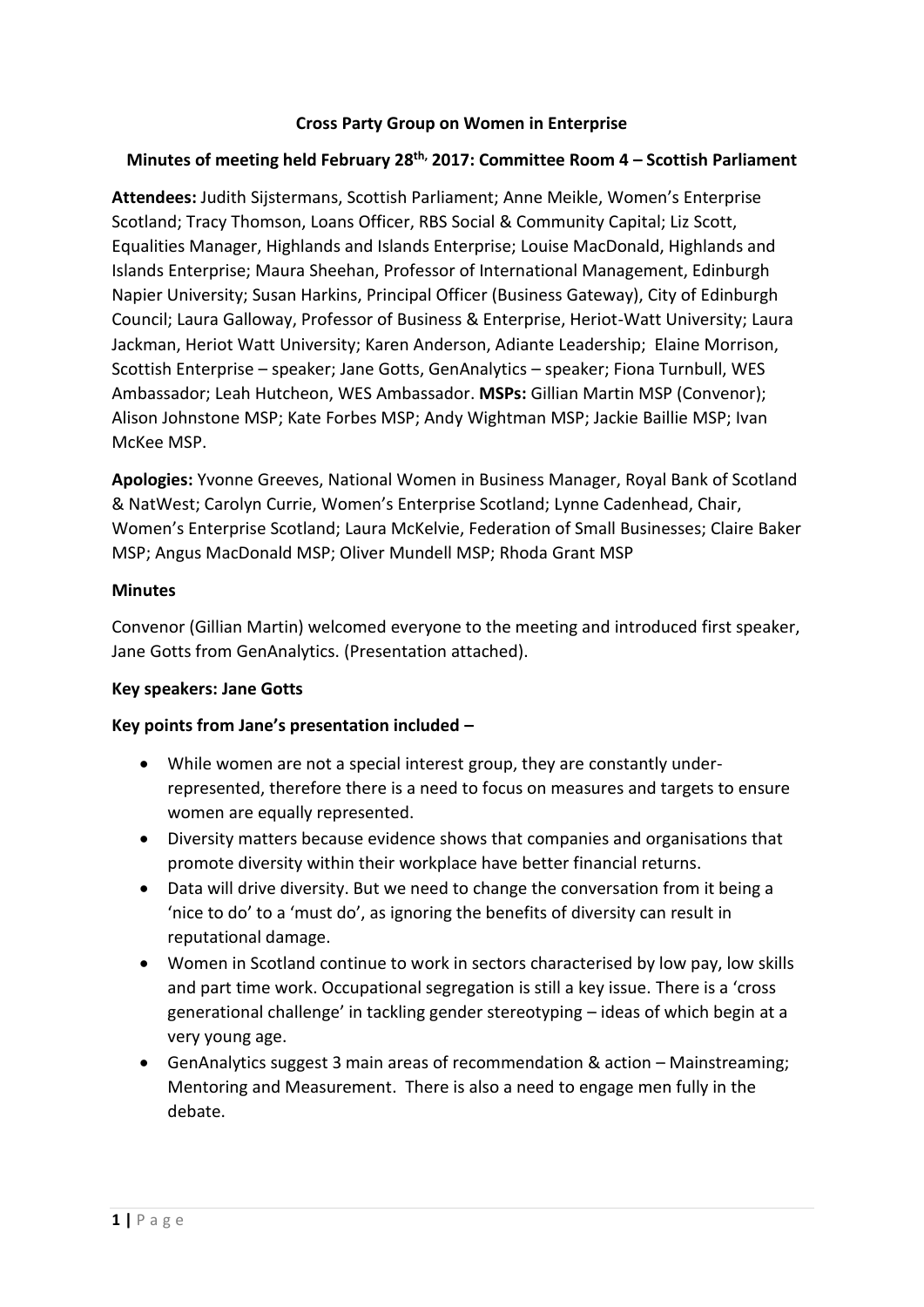In her final thoughts, Jane stated - the pace of change is still far too slow; diversity has an economic benefit to Scotland; businesses need support as diversity and change is not high on their agenda. It is important to look at how Scotland measures its diversity performance.

The meeting moved to the presentation from Elaine Morrison, from Scottish Enterprise. Key points from Elaine's presentation (attached) included –

- Global gender trends on women in business 17% Fortune 500 Companies Board are female but only 5% of CEOs; In the UK, 17% of Business Owners are female; In Scotland, 17 of 66 board positions on Scottish FTSE 100 companies are held by women; 10% of senior managers in science, engineering and tech professions are women.
- While Scotland has a strong landscape of support in the ecosystem, the landscape can be very cluttered and very confusing.
- The Scottish Enterprise focus is on productivity and building Scotland's International competitiveness. Scottish Enterprise has a number of leadership development programmes in which women participate.
- Elaine presented figures on the women's businesses taking part in entrepreneurial programmes with participation ranging from 10% - 32% on the range of programmes.

In summing up, Elaine pointed to a number of issues in which Scottish Enterprise is engaging on issues of gender equality, such as – communications and language and how these affect women's participation; looking at developing case studies / role models; Increasing awareness of the support that is available and looking at needs (perception or reality); A Women's Leadership Development Programme is currently being discussed / approved.

**WES Ambassador Presentations:** Linking to points made in the previous presentations, **Fiona Turnbull of Fruix Storage and Bankhead Farming Partnership, and Leah Hutcheon of Appointedd** gave a personal view of their business journey experience. Key points included-

- In seeking to come out of low paid and low skilled work, starting up in business can be an option for women.
- The relationship between the business adviser and the client business is extremely important, and getting the match right can be crucial.
- Leadership courses can be very beneficial for women either women only or mixed sex.
- It is important to make the messages from business support agencies more attractive and relevant to women, thus ensuring better engagement from women.
- Being with other women in similar business stages and circumstances can be important and provides much needed support for women.
- Early education is really important to tackle gender stereotyping in subject choice.
- Growth is really important for women's businesses and perhaps we should be more creative in our thinking towards more 'short cut' ways to growth.

**Discussion** (Contributors referred to by initials.)